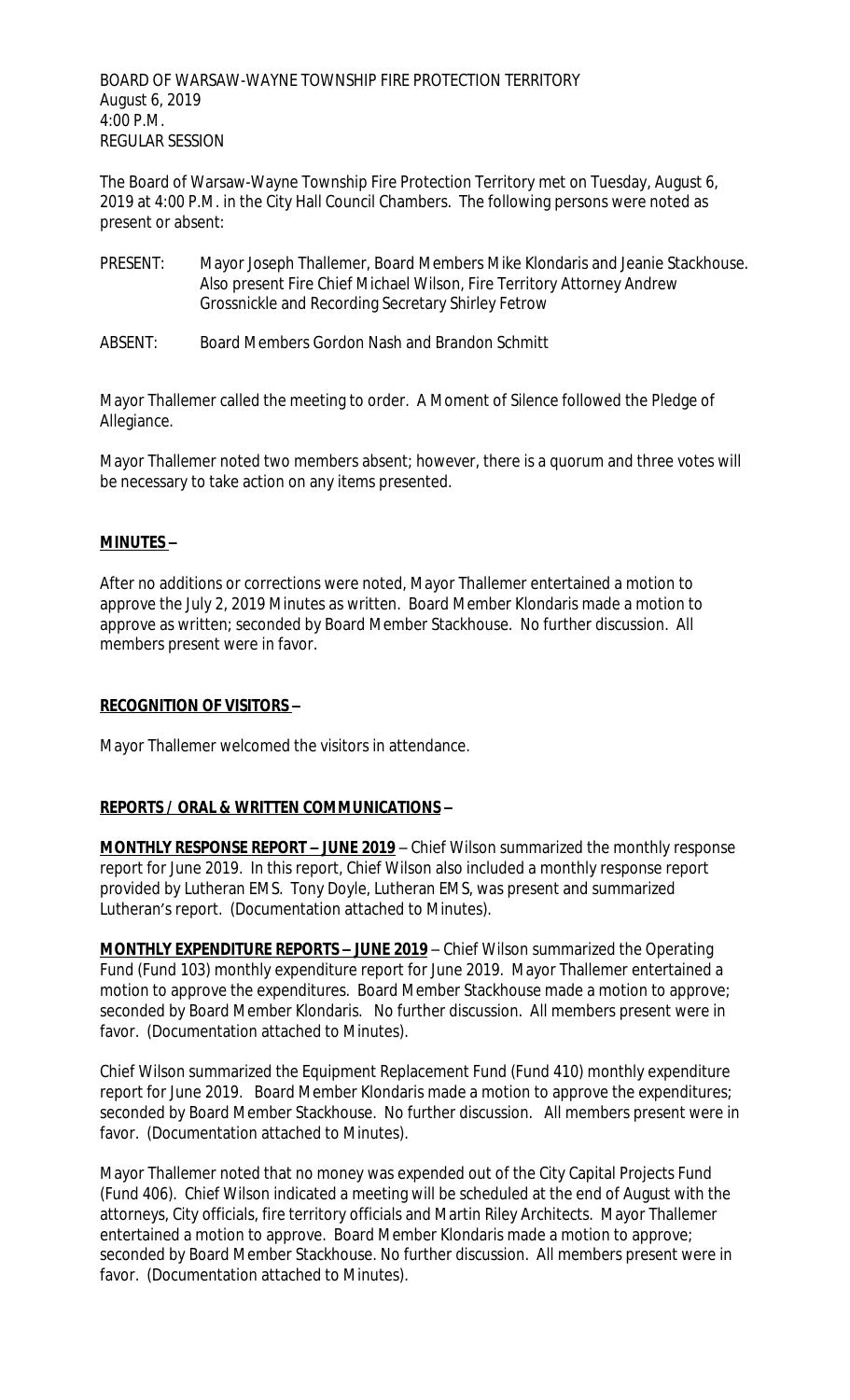## **UNFINISHED BUSINESS –**

### **NEW BUSINESS –**

**2020 FIRE TERRITORY BUDGET** – Mayor Thallemer noted that Chief Wilson will be presenting the Fire Territory budget to the Common Council on August 19, 2019. Mayor Thallemer noted there are 27 pays in 2020 that will impact the budget a reasonable amount. Chief Wilson began with summarizing the Operating Fund (103).

Operating Fund 103: **Personal Services** -- (1) 27 pays, (2) addition of EMS Coordinator position, (3) 10.40% overall increase; **Supplies** – (1) 0.00% increase; **Other Services and Charges** – (1) Professional Services 15.81% decrease due to reduction of cost for city-wide server, (2) Communication and Transportation 0.00% increase, (3) Printing and Advertising 0.00% increase, (4) Insurance 19.75% decrease due to removal of Volunteer W/C and Accident insurance, and reduction in W/C insurance, Auto, Property, Inland Marine, Liability insurance, (5) Utility Services 0.00% increase, (6) Repairs and Maintenance slight increase of 5.49%, (7) 5.24% overall decrease; **Capital Outlays** – (1) Machinery and Equipment 0.00% increase, (2) Other Capital Outlays 56.38% decrease due to moving fire hose and tornado siren purchases to the Equipment Replacement Fund. The total Operating Fund increased 7.88% for 2020. Mayor Thallemer entertained a motion to send a favorable recommendation to the Common Council for the Operating Fund 103 Budget. Board Member Stackhouse made the motion; seconded by Board Member Klondaris. No further discussion. All members present were in favor. (Documentation attached to Minutes).

Equipment Replacement Fund 410: **Other Services and Charges** – (1) 100% increase due to a new line item for Station 2 architectural design costs to look at structural changes with the potential of remodel, (2) Repairs and Maintenance 20.83% increase due to an increase for Station 2 structural repairs and maintenance. Chief Wilson indicated City Engineer James Emans recommended hiring an architectural firm to look at Station 2's structure. Chief Wilson noted two companies have been contacted; **Capital Outlays** – (1) Machinery and Equipment 457.87% increase due to the addition of the line item for County-Wide Communications in the amount of \$300,000. Chief Wilson noted that Kosciusko County officials hired an outside agency to look at Kosciusko County as a whole and all emergency services within the county. The budgeted cost represents ownership and partnership in the project. Mayor Thallemer noted this project would be in collaboration with the County and State Government to improve the communications in Kosciusko County. This is a placeholder not knowing what the costs will be. Chief Wilson noted the total Equipment Replacement Fund decreased 6.51% for 2020. Mayor Thallemer entertained a motion to send a favorable recommendation to the Common Council for the Equipment Replacement 410 Budget. Board Member Stackhouse made the motion; seconded by Board Member Klondaris with further discussion to take place with Chief Wilson prior to the final approval by the Common Council. All members present were in favor. (Documentation attached to Minutes).

Fire Pension Fund 801 – Mayor Thallemer indicated the Fire Pension Fund is City pension obligations with the majority coming from the State; there is a small property tax amount. Mayor Thallemer entertained a motion to approve the Fire Pension 801 Budget. Board Member Stackhouse made the motion; seconded by Board Member Klondaris. No further discussion. All members present were in favor. (Documentation attached to Minutes).

Fire Territory Hazardous Materials Response Fund 247 – Chief Wilson indicated this fund is used to purchase hand tools and absorbent materials. Mayor Thallemer noted this is a non-tax supported budget. When materials are used at a haz-mat incident, the department has the resources to bill for the materials used. Board Member Klondaris made a motion to approve; seconded by Board Member Stackhouse. No further discussion. All members present were in favor. (Documentation attached to Minutes).

**TRAVEL REQUESTS** – No questions were raised regarding the travel requests submitted. Board Member Klondaris made a motion to approve; seconded by Board Member Stackhouse. No further discussion. All members present were in favor. (Documentation attached to Minutes).